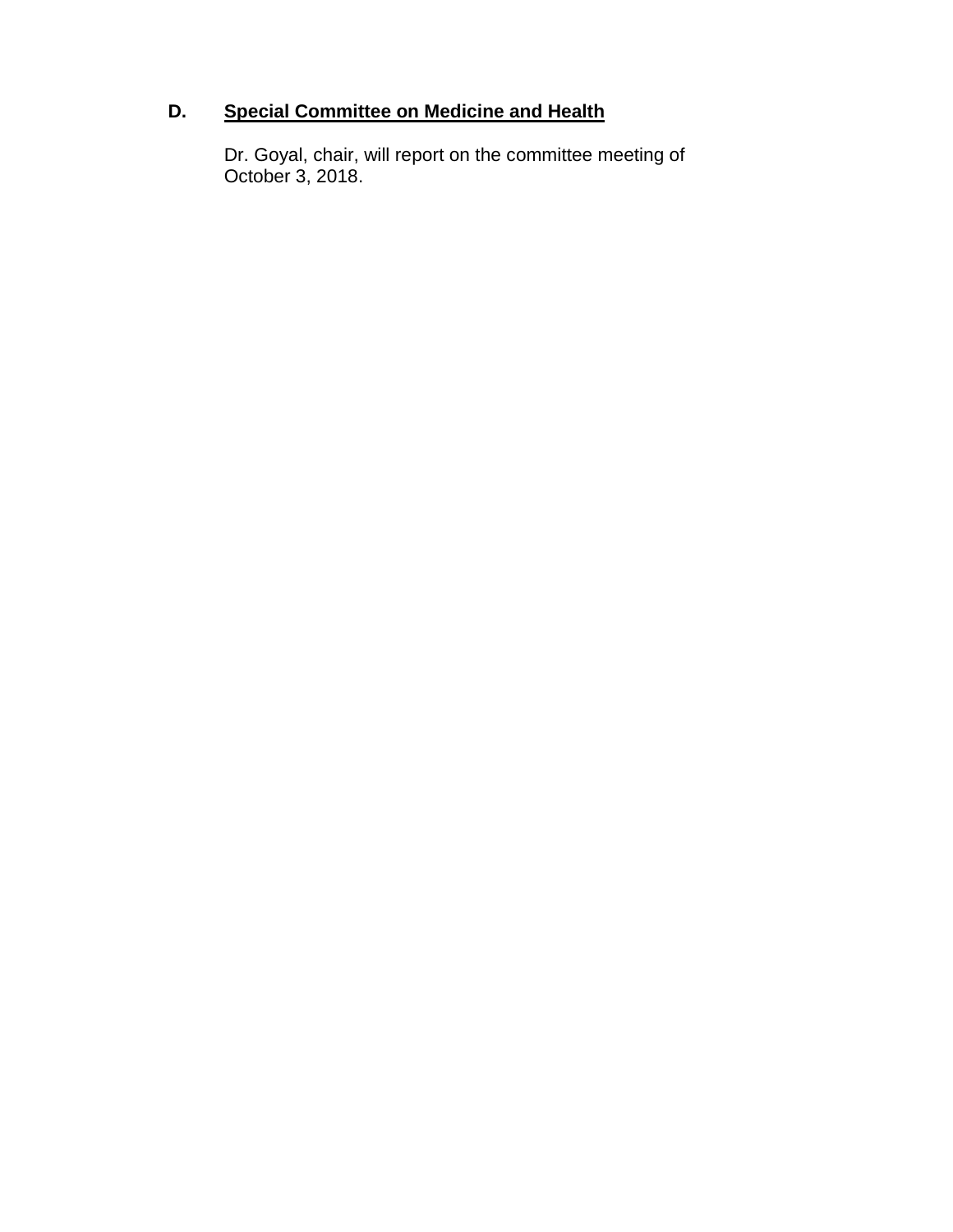# **Special Committee on Medicine and Health Meeting of October 3, 2018**

#### **Minutes**

#### **Present:** D. Fecher, A. Goyal, B. Langos

**Guests:** W. Branson, L. Chan, S. Edwards, D. Kimpton, K. Paul, G. Sample, C. Schrader, D. Ulrich, T. Zyrd

Dr. Anuj Goyal, committee chair, called the meeting to order at 5:01 p.m. and read the conflict of interest statement.

## **Chair's Report**

Dr. Goyal welcomed Dr. Susan Edwards, who was recently named Wright State University's executive vice president for Academic Affairs and provost, to her first meeting with the committee.

## **Premier Affiliation Discussion Update**

Mr. Greg Sample, operations officer, shared history on the 25 year working relationship between Premier Health and Wright State and updated the committee on the status of discussions to formalize an agreement between the Boonshoft School of Medicine and Premier Health. Provost Edwards, Greg Sample, Walt Branson, Larry Chan, and Margaret Dunn have been meeting regularly with the Premier team to define governance, clarify a "preferred partner" relationship, and develop an affiliation agreement.

The Special Committee on Medicine and Health hopes to review a draft agreement at their November 16, 2018 meeting and present a final document to the full Board in December for approval.

This agreement would have mutual benefits for both parties. Wright State partners with Premier for placements that provide students with clinical practice and direct patient care while Premier benefits from an academic pipeline of skilled healthcare professionals.

Mr. Sample recognized Ms. Teresa Zryd, Chief Academic Officer for Premier Health, who is a member of the Premier negotiation team and was in attendance at the meeting.

## **Wright State's Integrated Health College**

Wright State is moving towards an integrated health college that would centralize various health and human services programs and degrees scattered across multiple colleges. This new concentration creates an integrated care model that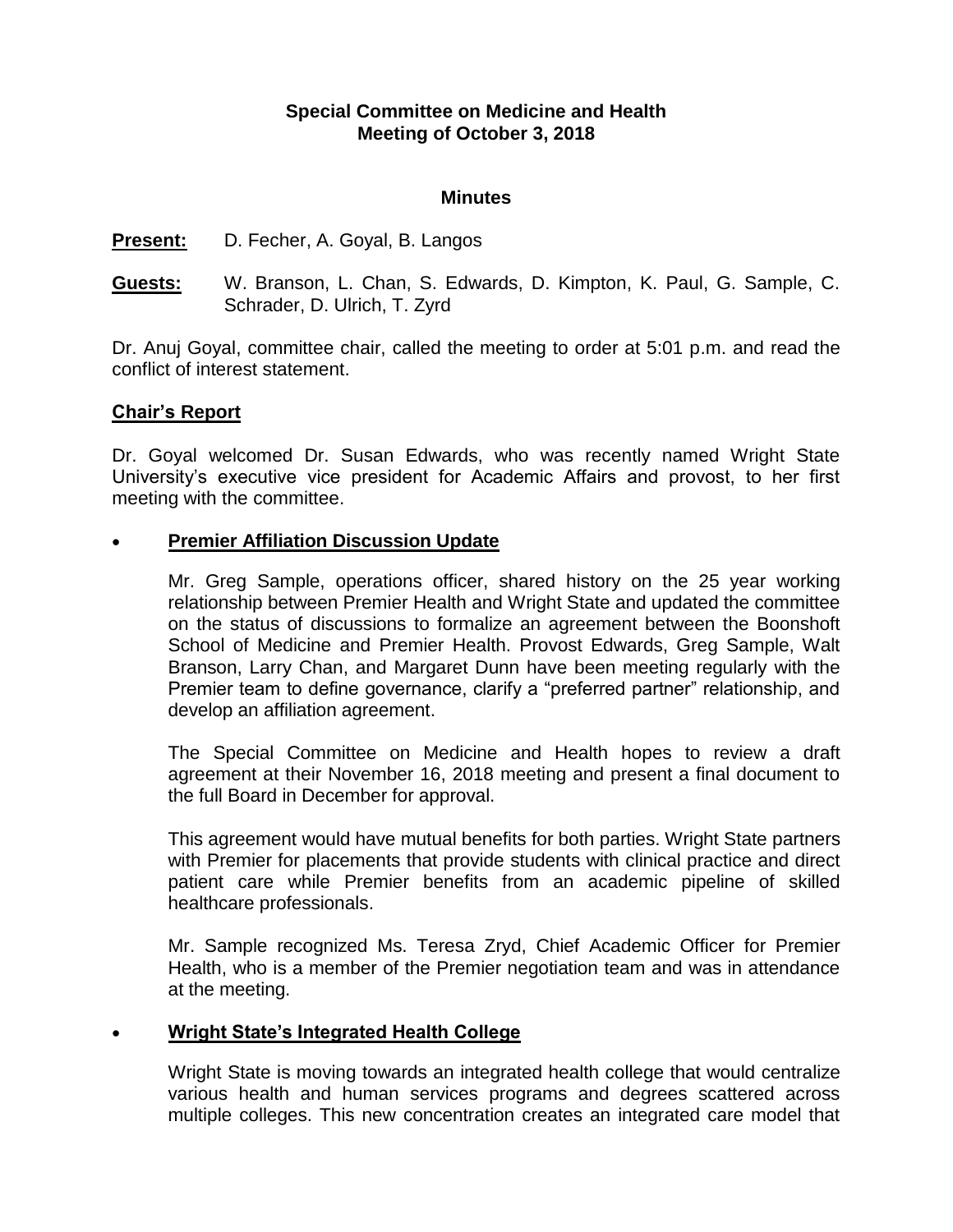improves student retention and alignment with careers, channels resources to meet the community's needs for skilled healthcare professionals, and addresses future demands as the delivery of health care services changes.

Provost Edwards provided a status update on the process. Based on her review of the consolidation report, she has been meeting with departments affected by the change to discuss the impact of this reorganization and to identify synergies and benefits for students and regional partners.

In our region, there is a shortage of skilled professionals such as nurses and physicians. The committee discussed ways that Wright State might better understand this need and enhance or develop programs to train healthcare professionals. Ideas included increasing the size of the incoming nursing cohort, using predictive data from affiliates, and utilizing tracking tools developed by the Greater Dayton Area Hospital Association.

President Schrader suggested the creation of an advisory board with our partners to identify gaps and opportunities for expansion. Trustee Goyal asked that the need be identified and reported yearly to allow for adjustments in curriculum and programs.

Wright State is uniquely positioned to meet the healthcare needs of the rural counties around the Lake Campus. The Boonshoft School of Medicine provides students with learning opportunities in rural medicine and the Greater Dayton Area Hospital Association's footprint also mirrors Raider County which incorporates those counties around the Lake Campus.

## **GDAHA Involvement in the Committee**

Mr. Sample announced that Mr. Bryan Bucklew, president and CEO of the Greater Dayton Area Hospital Association, and community member assisting the Medicine and Health Committee, will be leaving his position with GDAHA for a similar role in northern California. An interim CEO will be named and will participate on the Committee.

Ms. Kim Paul, CEO of Wright State Physicians, was recently named the chief administrative officer for the Boonshoft School of Medicine. This dual role allows for better integration of the business structures between both entities. Ms. Paul was introduced to the committee members.

## **1. EXECUTIVE SESSION**

At 5:39 p.m., the Special Committee on Medicine and Health agreed to hold an Executive Session with a motion from Mr. Fecher and a second from Dr. Goyal to discuss:

 Employment/Appointment of Public Employee R.C. 121.22(G)(1)